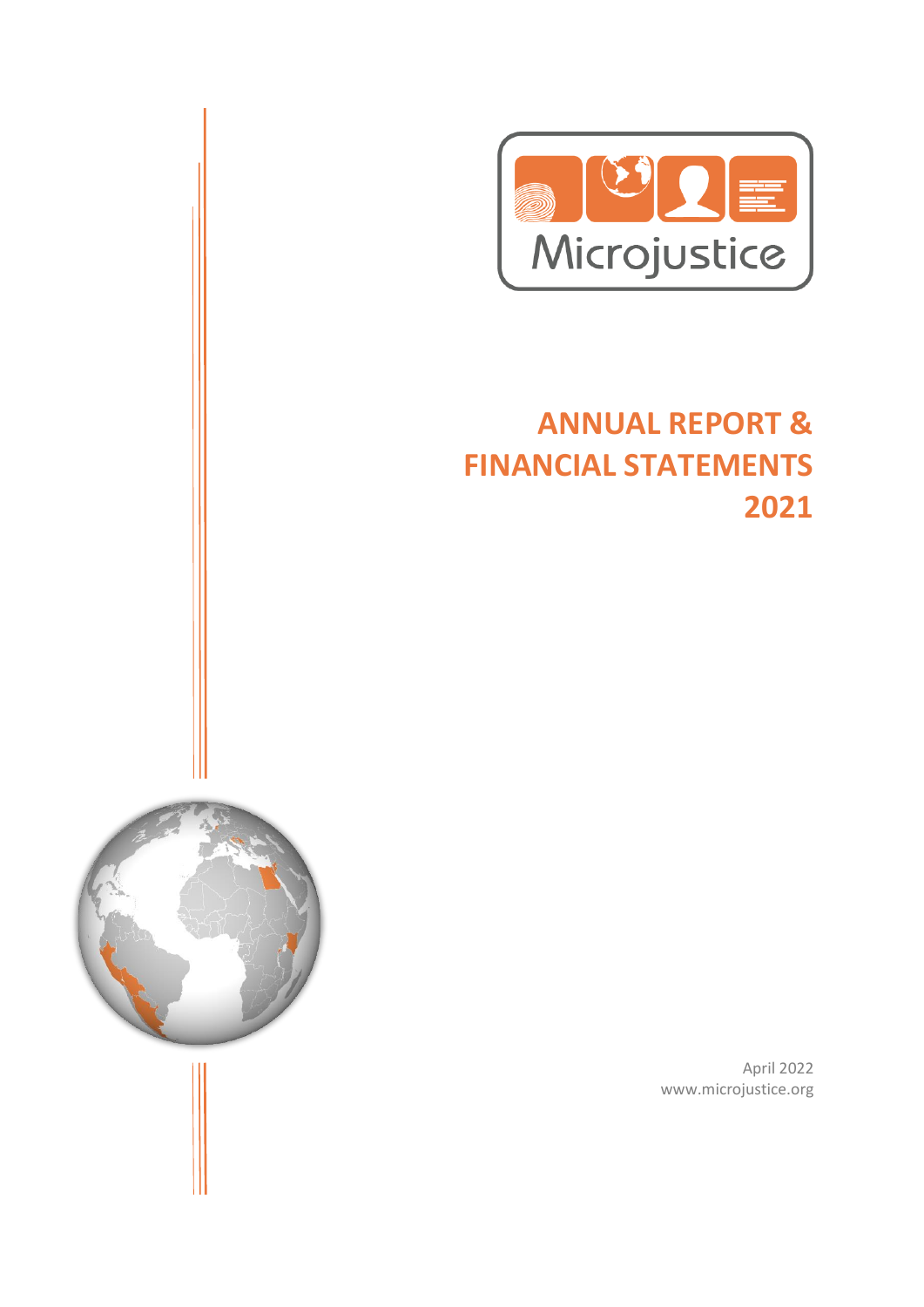# **Content**

| 1.                   |                                                                                                                                                      |
|----------------------|------------------------------------------------------------------------------------------------------------------------------------------------------|
| 1.1.<br>1.2.<br>1.3. | 1 <sub>1</sub><br>Digital Legal Protection Platform developed and prepared in Serbia, Kenya and Bolivia<br>2.<br><b>Error! Bookmark not defined.</b> |
|                      | Conclusion: Promotion of the Universal Access to Legal ProtectionError!<br><b>Bookmark</b><br>not<br>defined.                                        |
| 2.                   |                                                                                                                                                      |
| 2.1.<br>2.2.<br>2.3. |                                                                                                                                                      |
| 2.4.                 |                                                                                                                                                      |
|                      |                                                                                                                                                      |
| 2.5.                 |                                                                                                                                                      |
| 2.6.<br>3.           |                                                                                                                                                      |
| 3.1.<br>3.2.         |                                                                                                                                                      |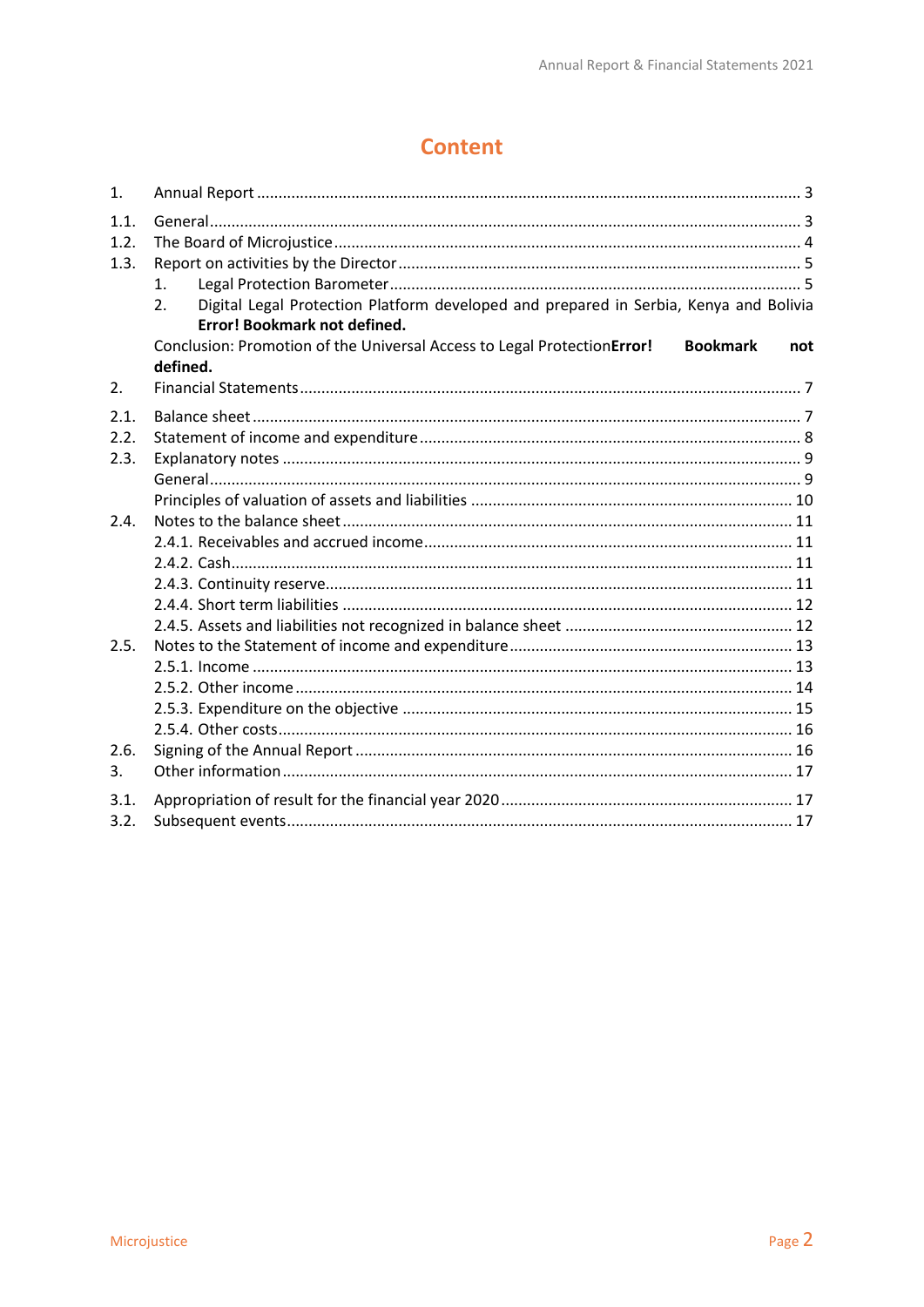# <span id="page-2-0"></span>**1. Annual Report**

# <span id="page-2-1"></span>**1.1. General**

#### **Incorporation**

Stichting Microjustice4All (Microjustice) was incorporated on December 3<sup>th</sup>, 1996 by notarial deed. The foundation has its official seat in (2596 TE) The Hague, at the Van Hogenhoucklaan 60D. From now on, referred to as "Microjustice".

Microjustice is registered with the Chamber of Commerce, number 41160018 (RSIN: 805877447) and is a charitable foundation under Dutch Law ("ANBI").

#### **Objectives Microjustice**

Microjustice is an organization dedicated to legally empower the poor and victims of humanitarian disasters. By providing people with legal documentation and enabling them to live under the shelter of the law and enjoy the protection and opportunities it provides, Microjustice helps them to get out of the poverty cycle.

Microjustice's mission is to promote the universal access to legal protection globally. For this global mission Microjustice has developed since 2018 the Legal Protection Barometer and the digital legal protection platform, that really have been almost accomplished in 2021 as basic tools for implementing the Microjustice mission.

With the provision of legal protection services Microjustice aims to enable all people to participate in society and encourage them to be self-reliant.

#### **Legal Rights' Protection**

Over the past twenty-four years Microjustice has developed its method to promote legal rights' protection of all in practice, implementing field programs in three continents. This method consists of standardized legal service provision in identified basic legal needs of the target group(s), while undertaking bottom-up legal reform and advocacy activities. In this way Microjustice aims to establish sustainable legal service provision infrastructures for the legal protection, marginalized and victims of humanitarian disasters.

#### **Focus**

Microjustice helps to set up local infrastructures for affordable quality legal service provision with focus on:

- 1. Various civil documents as birth certificate to enable access to e.g. education, health care, social benefits, microfinance and voting;
- 2. Housing and land registration for property protection, access to collateral and investment opportunities;
- 3. Setting up businesses, cooperatives and other legal entities, and drafting contracts to increase income-generating activities and civil society participation;
- 4. Legal issues related to the above, mostly related to family law and inheritance matters.
- 5. Legal issues that are specific to a context, especially in post-humanitarian crisis rehabilitation processes.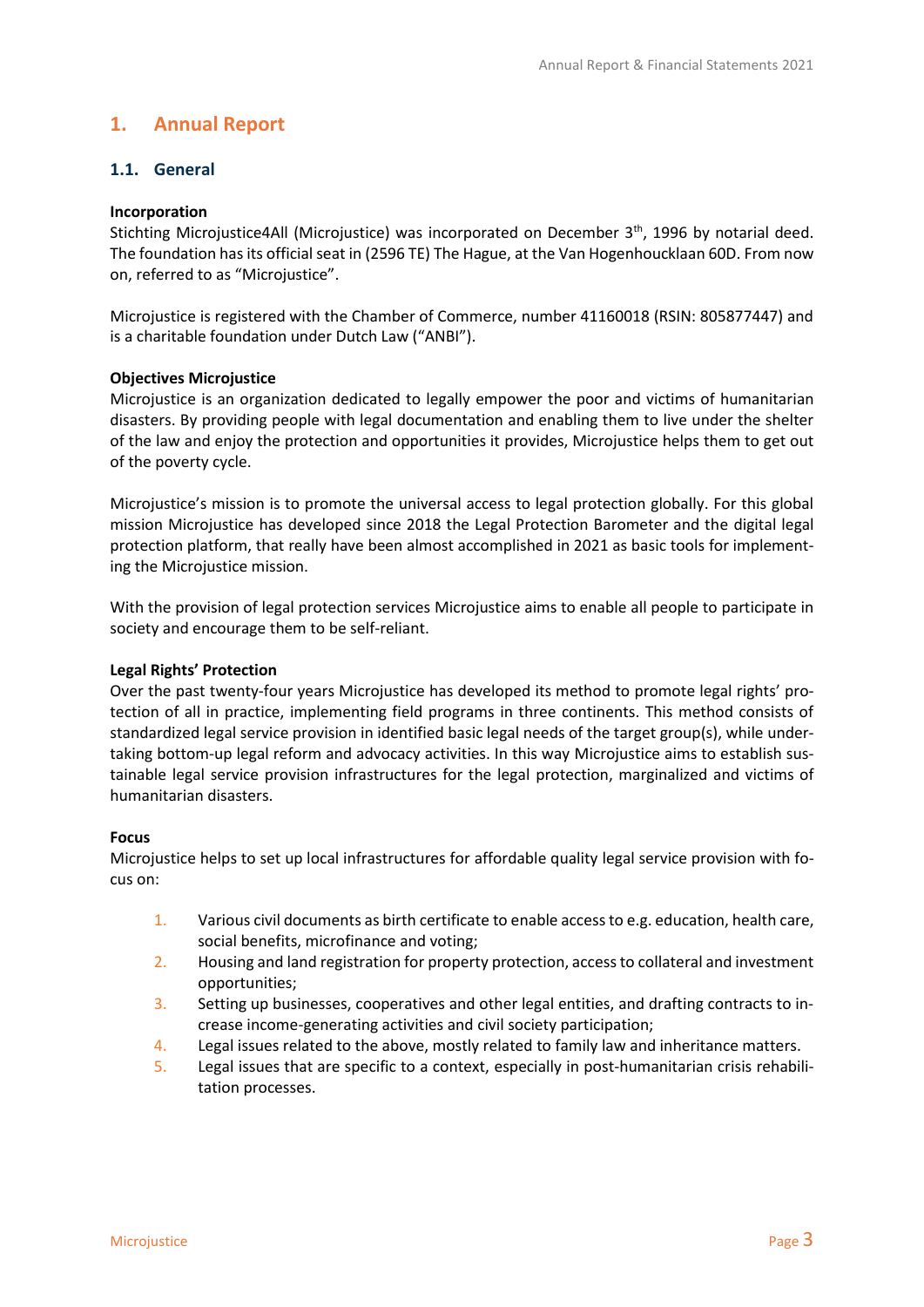# <span id="page-3-0"></span>**1.2. The Board of Microjustice**

Mr. Álvaro Hernando was the Director of the foundation until 30 June 2021. Ms P. van Nispen tot Sevenaer became the director as of 1 July 2021.

Unitl 30 June 2021 the Supervisory Board was formed by:

A. Lucassen, Chairperson M.J. Verweij, Secretary T. Hijerman

As of 1 July 2021, the members of the Supervisory Board are: F. Bakx, Chairperson M.J. Verweij, Secretary J. Schretlen

The Supervisory Board members do not receive any compensation other than compensation for expenses incurred in the performance of their duties.

#### **Report on activities by the Supervisory Board**

In 2021 the Supervisory Board met every two months together with the Director. During these meetings the Supervisory Board discussed all significant issues related to the management of the Foundation and projects as well as about the strategy to be followed in the future. The most common aspects analysed and approved (when needed) by the board are:

- Annual Accounts and the Annual Report for 2020;
- Current projects and programs and new activities in preparation;
- Team: capacity, composition, recruitment;
- Organizational management: expert develops systems & procedures
- Administrative and financial matters;
- Director: periodic performance review;
- Annual Work Plan and Budget 2022

On 1 July 2021, for personal reasons the A. Lucassen and T. Heijerman left the Supervisory Board. With the 2 new members, many meetings were organized to define the fundraising of the organisation.

F. Bakx, Chairperson M.J. Verweij, Secretary J. Schretlen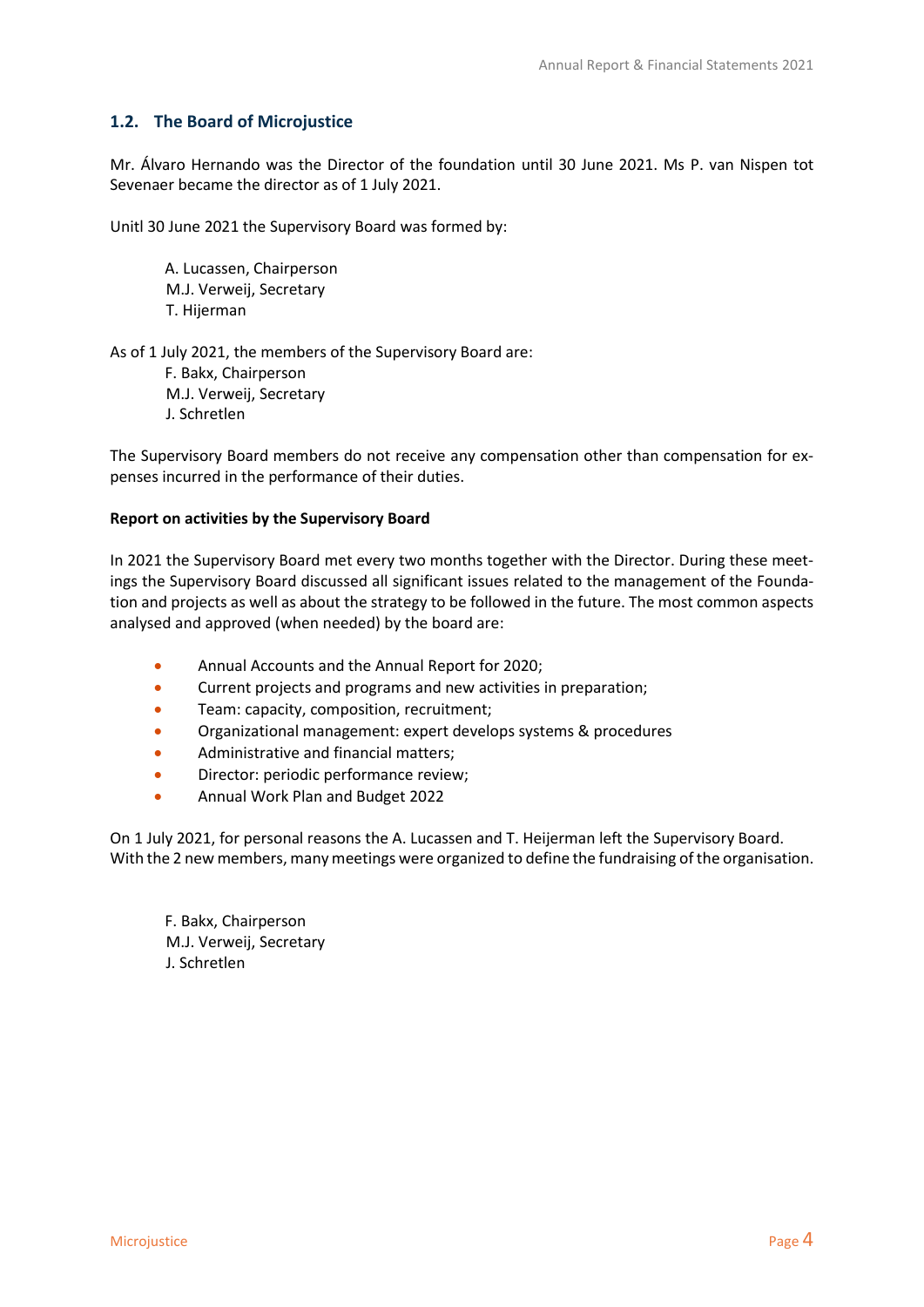# <span id="page-4-0"></span>**1.3. Report on activities by the Director**

The COVID-19 crisis continued to hamper the work of Microjustice, not being able to engage in field work and meetings with the target groups and stakeholders. Most planned travel to Bolivia, Jordan, Ukraine was not possible but finally by November we could go to Egypt. Nevertheless the Digital Legal Aid Platform and the Legal Rights' Protection Barometer have been fully developed:

#### **1. Digital Legal Aid Platform Implemented**

The **Digital Legal Aid Platform (LAP)**, which is a digital platform, providing basic legal information to the people in their legal needs and connecting them to affordable quality legal aid. The LAP works with the existing infrastructure of legal professionals in the country. Also, the distribution & outreach to the vulnerable groups takes place within the existing infrastructure of the country of institutions and people working with the people in need.

In the first part of 2021, the legal platforms in Kenya, Bolivia and Serbia were further developed ensuring that all handbooks in the legal needs and basic features were well developed. The 2<sup>nd</sup> part of 2021 was dedicated to going life and putting the legal aid platforms at the disposal of the public.

The concrete ways the platform works and is distributed depends on the context of the country. In countries like Serbia and Kenya there is a strong law society that monopolizes legal service provision, obliging it member advocates to charge minimum fees, and limiting their freedom of exercising their profession in many other ways.

In Kenya the legal aid platform with practical information on all needs has been made public. At the same time cooperation is being developed with the Law Society of Kenya in order to implement the referral to lawyers and to distribute the legal aid platform and awareness raising.

In Bolivia, there is no control of the law society and we have been able to put online the full-fletched legal aid platform, including the referral to advocates to solve specific cases of people.

In Serbia, the law society is the most restrictive, not allowing advocates to be legal representatives of an organisation, and forbidding them to participate in a referral platform as developed by Microjustice. To adapt, the general legal aid platform will provide people with all know-how to solve their own case, providing the public know how we normally just provide to the participating lawyers. In this way people can represent themselves, even in the courts which is allowed in Serbia. We also distribute the platform with special partnerships with state agencies, such as the cooperation with the property register that now is being developed

#### <span id="page-4-1"></span>**2. Legal Rights' Protection Barometer**

The **Legal Rights' Protection Barometer (Barometer)** shows for each country from the perspective of the people (the users) how easy or difficult it is to arrange one's legal needs. It is not a top-down analysis of the effectiveness of the judicial system, but the question that interests us is what a person can effectively do to be legally protected in all his/her needs, and whether there is any effective remedy available to enforce. This research looks into three sets of legal protection indicators within a country: 1) people's capacity 2) effective state organisation 3) accessibility & affordability of legal aid. Based on the barometer research conclusions, the goals are: a) to develop a digital Legal Aid Platform , and b) to communicate our findings to the various relevant policy makers on: 1) how to set up the most effective free or affordable quality legal aid platform; 2) how to set up legal procedures and institutional practices so that people can easily arrange their legal needs, and 3) how to develop concrete indicators for the civil justice aspect within SDG 16, such as whether the legal profession is liberalized or not.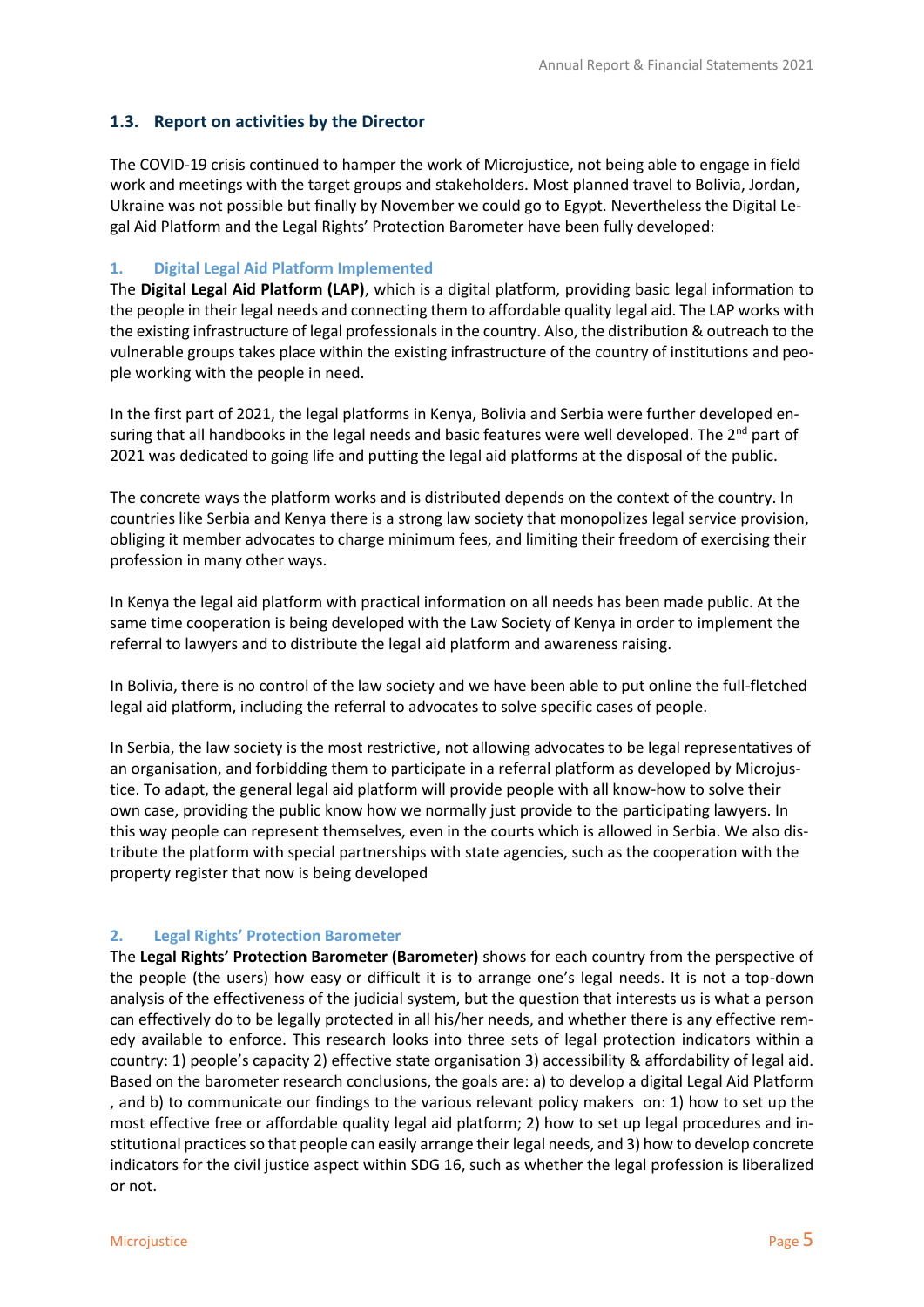In 2020, the mappings have led to the development of a worldwide Legal Protection Barometer, in which we have standardized and digitalized the research into an extensive database to be filled out by legal practitioners and experts in the specific country.

In 2021 the barometer database has been developed as an easy tool to be filled out, and also easily to be analysed, with automatic reporting functions. The database has constantly been tested by the current countries of operation: Bolivia, Kenya and Serbia, and on the basis of the results made more userfriendly. Also a lot of efforts has been made on the standard reporting, providing complete transparency on the data, and at the same time rendering it comparable. The results should be actionable, leading to ameliorations in the state system and a digital legal aid platform for the people in need of legal protection.

New barometer research was started in Egypt in November 2021 and will be finished early 2022.

#### **3. Legal Rights' Protection Program and Promotion of Universal Access to Legal Aid**

**Microjustice** has developed the Legal Rights' Protection Program to **promote Universal Access to Legal Aid**. In its 25 years of work in the field, supporting refugees and poor people in general, getting legally protected, the challenge has always been to upscale legal service provision in a financially sustainable way to provide affordable legal aid to all, especially the vulnerable groups.

The focus in 2021 has been to have the new products for Microjustice developed and tested, to be ready to be scaled up as of 2022. The Program's aim until 2030 is to act on the implementation of the SDG 16 Civil Justice aspect, resulting in a reputable Global Legal Rights' Protection Barometer and digital Legal Aid Platforms in most countries of the world. Although this ambition sounds huge, the work involved is achievable as the work is limited to:

- The global barometer concretizes the justice gap on a country level
- The LAP is a digital bridge between the people and the legal profession on a country level

The digital Legal Aid Platforms in the countries will provide information for a continuous update of the Barometer. In this way exchange between countries of best practices will be facilitated.

We are running the Program in Serbia, Bolivia, Kenya, Jordan, Egypt and Ukraine. We plan further scale up to regions and countries that have the interest of our partners and funders as of 2022.

Our method is developed in such a way that it can be easily implemented in any country without hardly any restriction.

The income of Microjustice in 2021 was €101.484 while the budget for 2021 was € 135,068. The budget for 2022 is € 106,935

Berkel-Enschot, 20 April 2022

Patricia van Nispen tot Sevenaer Director Microjustice

.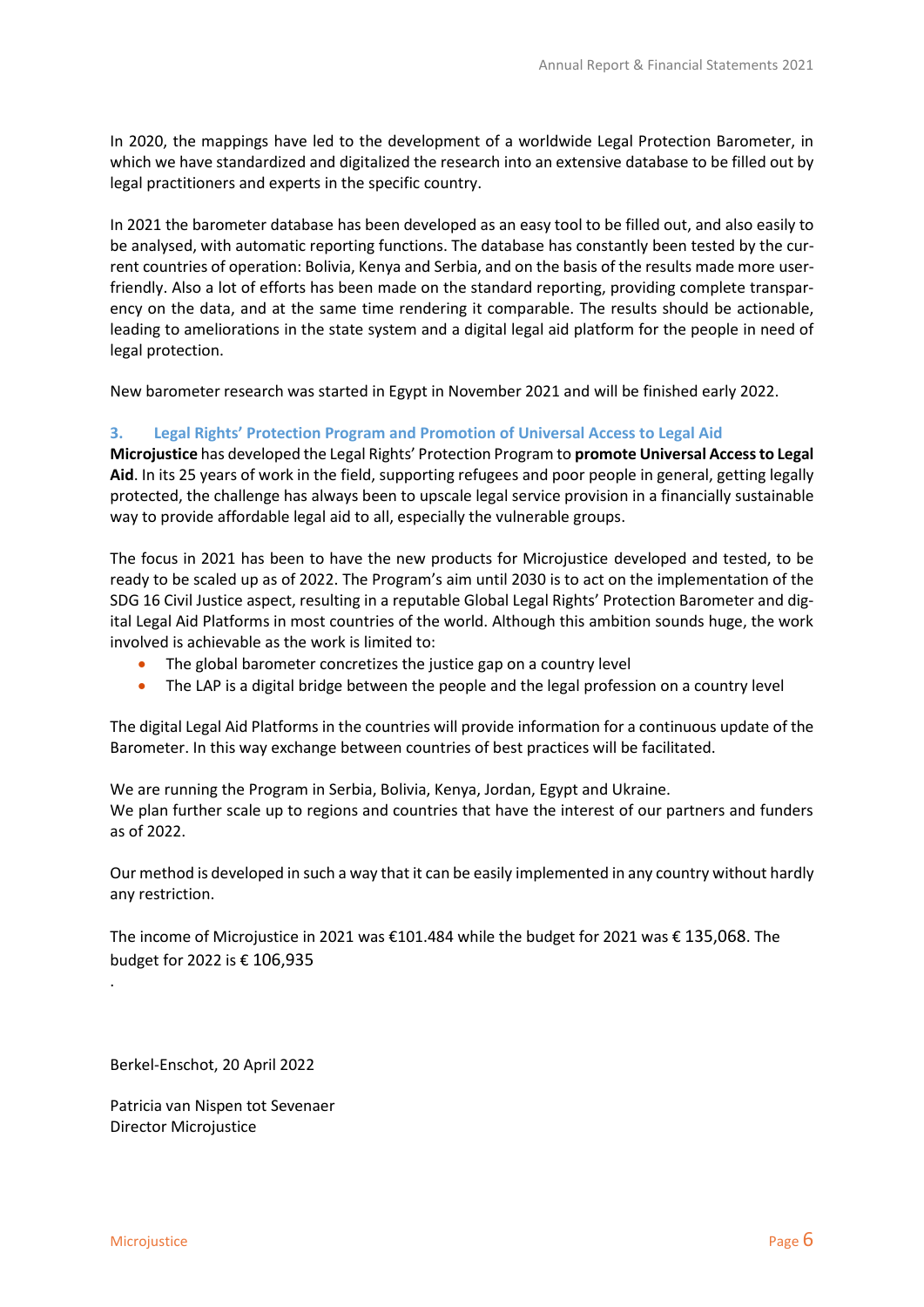# <span id="page-6-0"></span>**2. Financial Statements**

# <span id="page-6-1"></span>**2.1. Balance sheet**

| <b>Assets</b>               |       | 31 December 2021 | 31 December 2020 |
|-----------------------------|-------|------------------|------------------|
|                             |       |                  |                  |
| Receivables and prepayments | 2.4.1 | 48.486           | 23.486           |
| Cash and cash equivalents   | 2.4.2 | 67.153           | 225.574          |
|                             |       | 115.639          | 249.060          |

| Liabilities                           |       | 31 December 2021 | 31 December 2020 |
|---------------------------------------|-------|------------------|------------------|
|                                       |       |                  |                  |
| Reserves and funds continuity reserve | 2.4.3 | 44.873           | 48.058           |
| Short term liabilities                | 2.4.4 | 70.766           | 201.002          |
|                                       |       | 115.639          | 249.060          |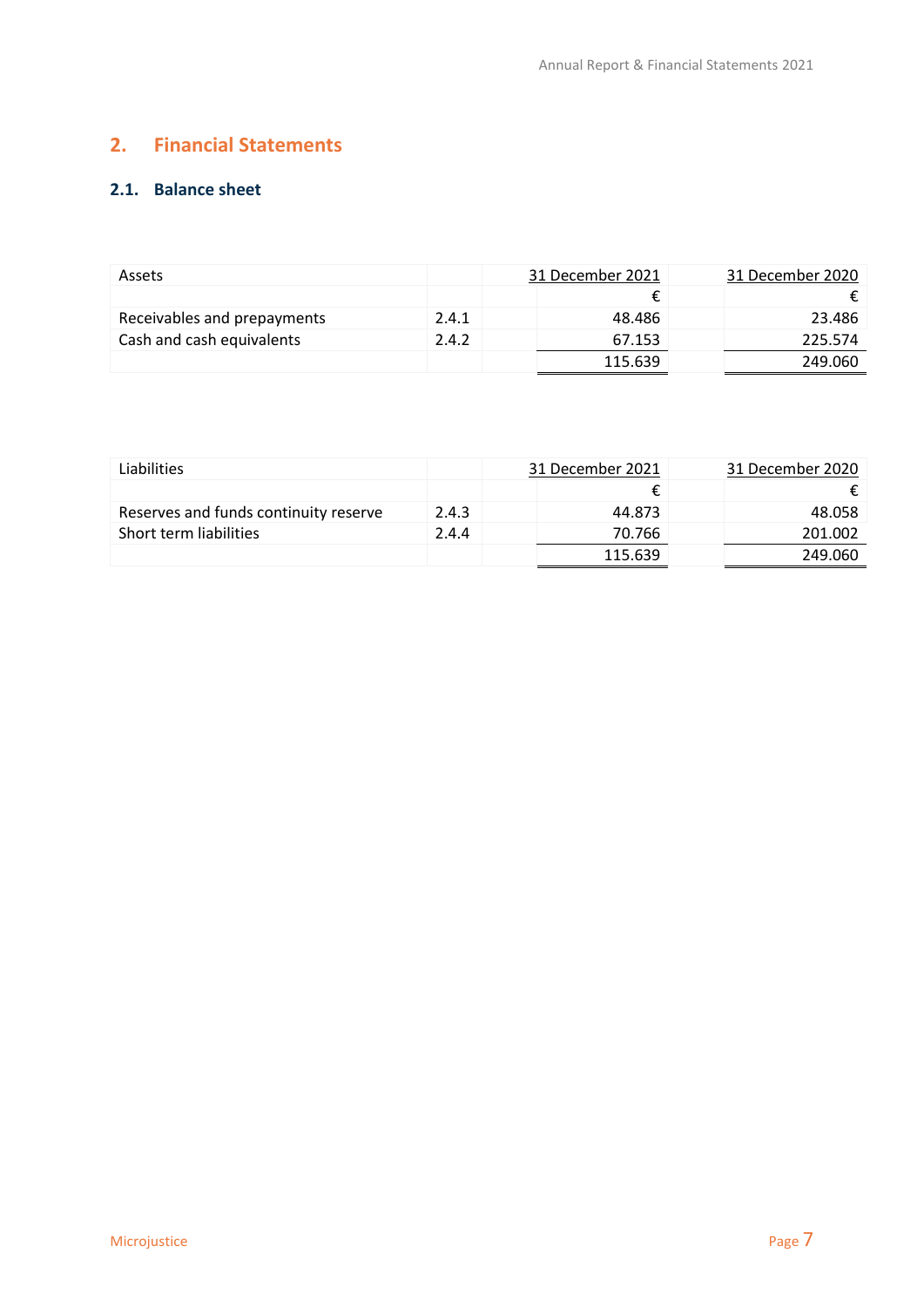# <span id="page-7-0"></span>**2.2. Statement of income and expenditure**

|                                                     |       | 2021 Actual  | 2021 Budget | 2020 Actual |
|-----------------------------------------------------|-------|--------------|-------------|-------------|
|                                                     |       | €            | €           | €           |
|                                                     |       |              |             |             |
| Income:                                             |       |              |             |             |
| Income own fundraising                              | 2.5.1 | 76.484       |             | 168.505     |
| Interest income                                     |       | $\mathbf{0}$ |             | 8           |
| Other income                                        | 2.5.2 | 25.000       |             |             |
| Sum of income                                       |       | 101.484      |             | 168.513     |
|                                                     |       |              |             |             |
| Expenditure:                                        |       |              |             |             |
| Expenditure on the objective                        |       |              |             |             |
| Legal Empowerment of the poor                       | 2.5.3 | 76.484       |             | 168.505     |
| Expenditure on fundraising                          | 2.5.4 |              |             |             |
| Other costs                                         |       | 28.185       |             | 2.164       |
| Sum of expenditures                                 | 2.5.5 | 104.669      |             | 170.669     |
| Deficit/Surplus                                     |       | $-3.185$     |             | $-2.156$    |
|                                                     |       |              |             |             |
|                                                     |       |              |             |             |
| Appropriation of result                             |       |              |             |             |
| Allocation or withdrawal from continuity<br>reserve |       | $-3.185$     |             | $-2.156$    |
|                                                     |       |              |             |             |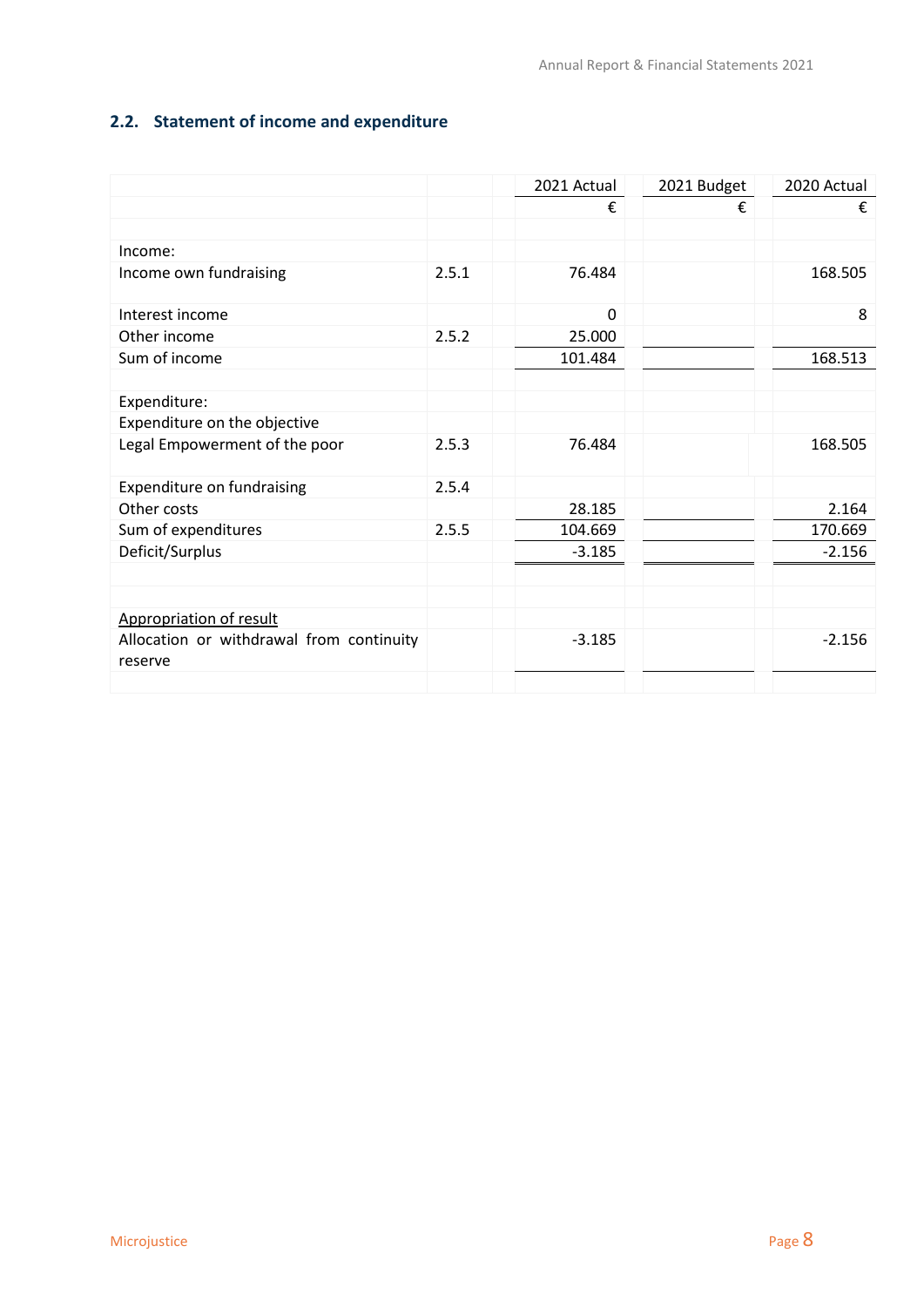# <span id="page-8-0"></span>**2.3. Explanatory notes**

## <span id="page-8-1"></span>**General**

## **a. Activities**

The Activities of Stichting Microjustice, having its legal seat at The Hague in the Netherlands, primarily consists of attracting donations for the international delivery of legal services to poor people in developing regions.

## **b. Related parties**

Microjustice is running legal protection programs with Microjustice Country Organizations currently in Bolivia, Kenya, and Serbia.

In The Netherlands the foundation has the following related parties: Stichting Friends of Microjustice.

Stichting Friends of Microjustice aims to promote the interests of Microjustice and to support her activities financially.

## **c. General accounting principles for the preparation of the financial statements**

The financial statements have been prepared in accordance with Guideline RJ650, which applies to Dutch fundraising organizations.

Valuation of assets and liabilities and determination of the result takes place under the historical coast convention. Unless presented otherwise, the relevant principle for the specific balance sheet item, assets and liabilities are presented at face value. Income and expenses are accounted for on accrual basis. Profit is only included when realized on balance sheet date. Losses originating before the end of the financial year are taken into account if they have become known before preparation of the financial statements.

For the purpose of understanding, the classification of certain items in the financial statements has changed. The comparative figures have been adjusted accordingly. These adjustments have no effect on the equity and result of the previous financial year.

# **d. Translation of foreign currency**

Receivables, liabilities and obligations denominated in foreign currency are translated at the exchange rates prevailing at balance sheet date. Transactions in foreign currency during the financial year are recognized in the financial statements at the exchange rates prevailing at transaction date. The exchange differences resulting from the translation as of balance sheet date, taking into account possible hedge transactions, are recorded in the profit and loss account.

# **e. Estimates**

In applying the principles and policies for drawing up the financial statements, the directors of the entity make different estimates and judgments that may be essential to the amounts disclosed in the financial statements. If it is necessary in order to provide the transparency required under Book 2, article 362, paragraph 1, the nature of these estimates and judgments, including related assumptions, is disclosed in the notes to the relevant financial statement item.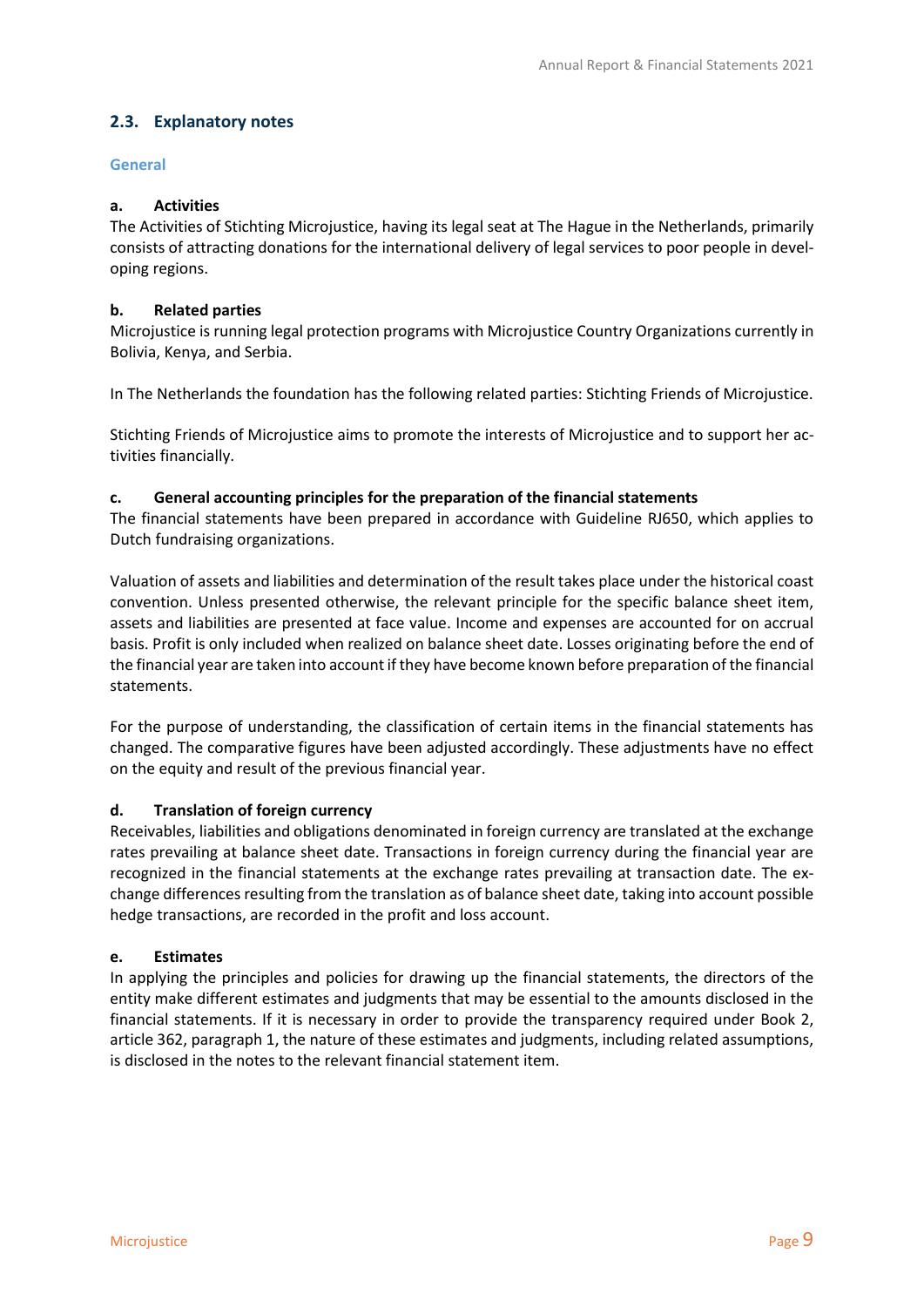## <span id="page-9-0"></span>**Principles of valuation of assets and liabilities**

#### **a. Receivables**

Receivables are included at face value, less any provision for doubtful accounts. These provisions are determined by individual assessment of the receivables. Payments on projects that have been executed without having any contribution but for which contribution is likely are reported on an accrual basis.

#### **b. Current liabilities**

Current liabilities are included at face value. Project related contributions for which the granting period does not match the annual reporting period are reported on an accrual basis.

#### **c. Principles for determination of the result**

Revenues arising from the project related contributions are reported as long as the granting period matches the annual reporting period. Project related contributions received for which the activities have not yet been performed are reported on an accrual basis.

Operating costs arising from project activities are reported at face value and whereas the project activities have been performed.

Services rendered in kind consist of contributions received for the execution of services for internal purposes (overhead costs). The contribution for these internal services are identical to the expenditures for these internal purposes.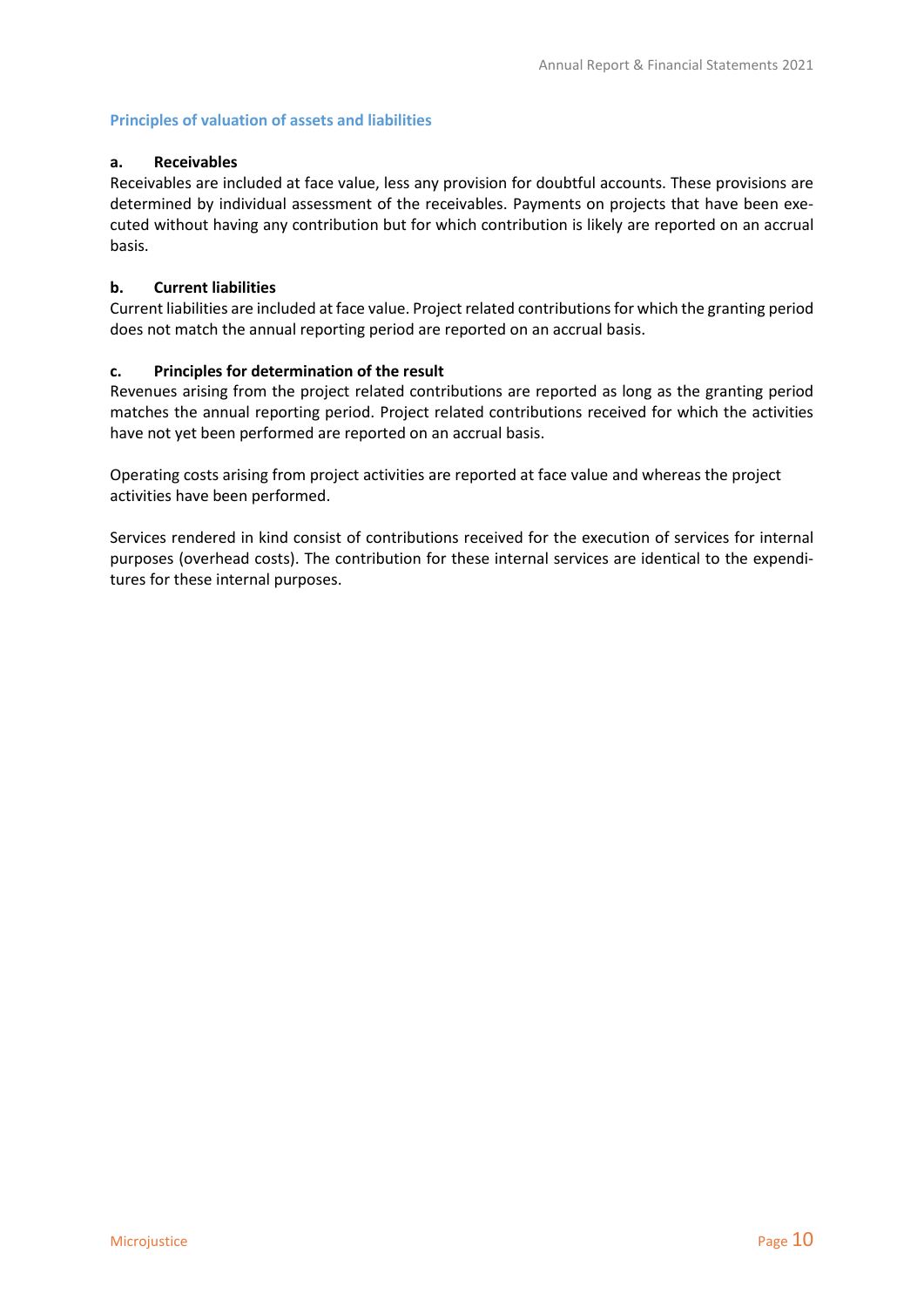# <span id="page-10-0"></span>**2.4. Notes to the balance sheet**

## <span id="page-10-1"></span>**2.4.1. Receivables and accrued income**

|                                | 31-12-2021 | 31-12-2020 |
|--------------------------------|------------|------------|
|                                | €          | €          |
|                                |            |            |
| Prepayments on projects        | 23.486     | 23.486     |
| <b>Friends of Microjustice</b> | 25.000     |            |
|                                |            |            |
|                                |            |            |
|                                |            |            |
|                                |            |            |
| Book value at December, 31     | 48.486     | 23.486     |

Microjustice advanced after balance closure date € 23.486 on the Kenya Project in 2022, which was settled after balance closure date.

Friends of Microjustice committed support for running and fundraising costs 2021.

## <span id="page-10-2"></span>**2.4.2. Cash and cash equivalents**

Most of the cash and cash equivalents were used for the LIM Project, overheads and operational & development costs, and transitoria.

#### <span id="page-10-3"></span>**2.4.3. Continuity reserve**

The continuity reserve is specified as follows:

|                                                     | 31-12-2021 | 31-12-2020 |
|-----------------------------------------------------|------------|------------|
|                                                     |            |            |
|                                                     |            |            |
| Balance at January, 1                               | 48.058     | 50.214     |
| Release of provision for Invoices of previous years |            |            |
| Result for the financial year                       | $-3.185$   | $-2.156$   |
| Balance at December, 31                             | 44.873     | 48.058     |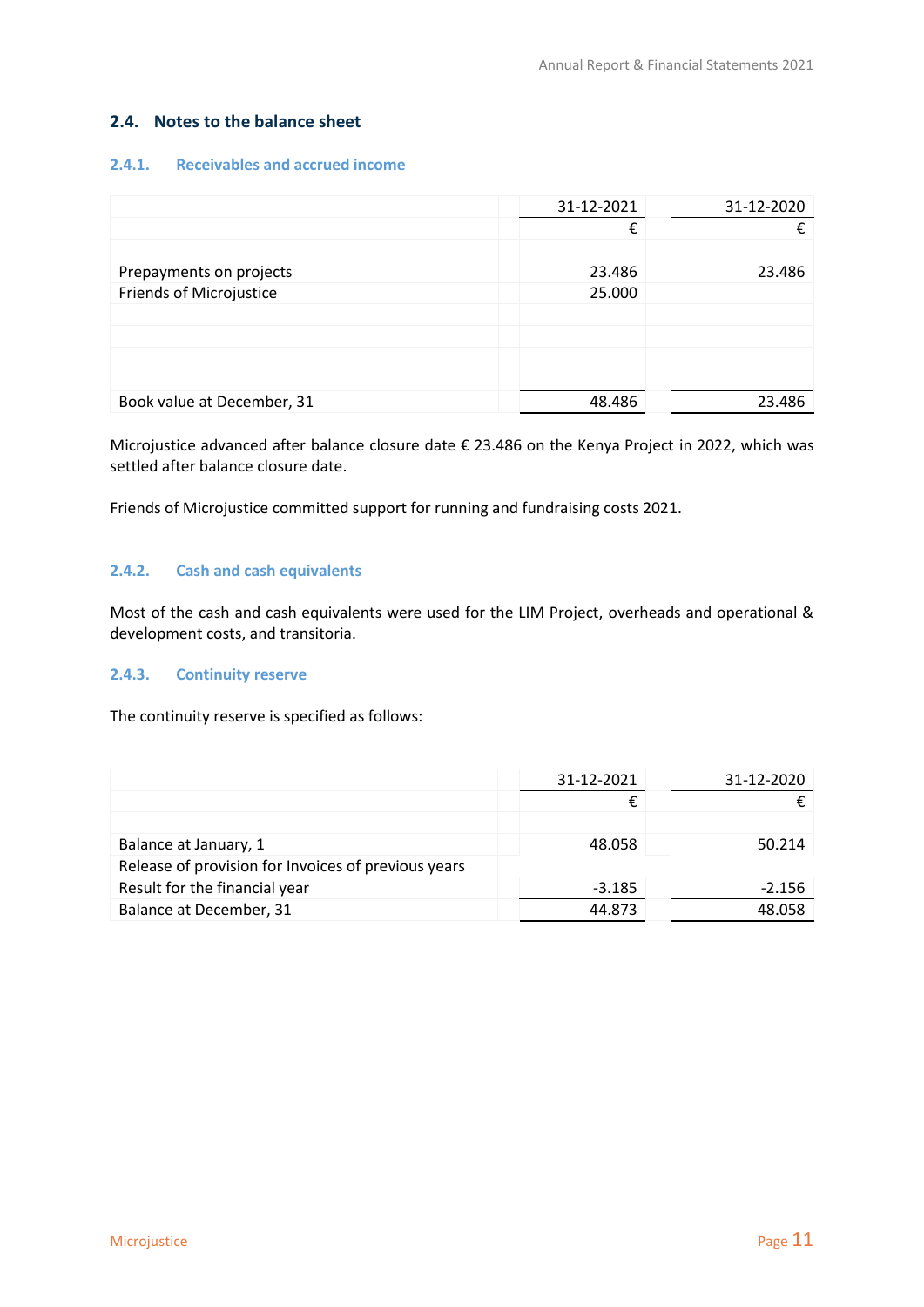#### <span id="page-11-0"></span>**2.4.4. Short term liabilities**

The short-term liabilities and accruals can be specified as follows:

|                                   | 31-12-2021 | 31-12-2020 |
|-----------------------------------|------------|------------|
|                                   | €          |            |
|                                   |            |            |
| <b>Grants received in advance</b> |            |            |
| Advance LIM project               | 60.806     | 137.290    |
| Advance POBB Kenya project        | $0,-$      | $0,-$      |
| <b>Accounts payable</b>           |            |            |
| Creditors                         | 1.500      |            |
| Transistoria                      | 8.460      | 63.711     |
| Book value at December, 31        | 70.766     | 201.002    |

In the course of 2021 LIM project has been implemented for which funds had been received earlier. This explains the large drop in 'Grants received in advance'

## <span id="page-11-1"></span>**2.4.5. Assets and liabilities not recognized in balance sheet**

Stichting Friends of Microjustice has a rotating fund of EUR 250.000 which it may use to finance the development and operating costs of Microjustice.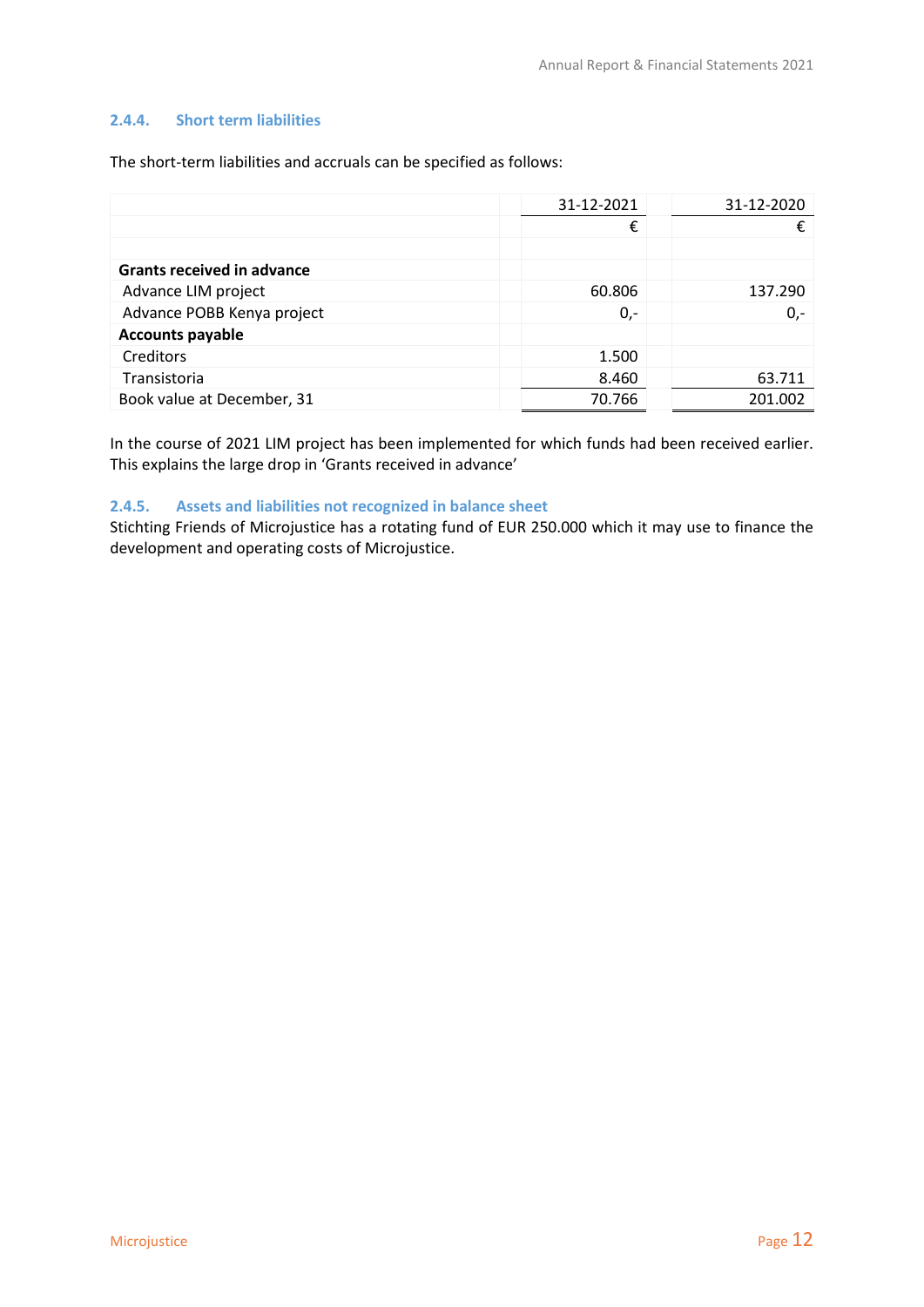# <span id="page-12-0"></span>**2.5. Notes to the Statement of income and expenditure**

# <span id="page-12-1"></span>**2.5.1. Income**

The income out of own fundraising can be specified as follows:

|                                                                                                                                                       | 2021   | 2020    |
|-------------------------------------------------------------------------------------------------------------------------------------------------------|--------|---------|
|                                                                                                                                                       | €      | €       |
|                                                                                                                                                       |        |         |
| Implementing SDG16 in Kenya: Setting up a sustaina-<br>ble MICROJUSTICE Legal infrastructure to help com-<br>munities access their basic legal rights |        | 95.861  |
|                                                                                                                                                       |        |         |
| Implementing LIM                                                                                                                                      | 76.484 | 72.644  |
|                                                                                                                                                       |        |         |
|                                                                                                                                                       |        |         |
|                                                                                                                                                       |        |         |
|                                                                                                                                                       |        |         |
|                                                                                                                                                       | 76.484 | 168.505 |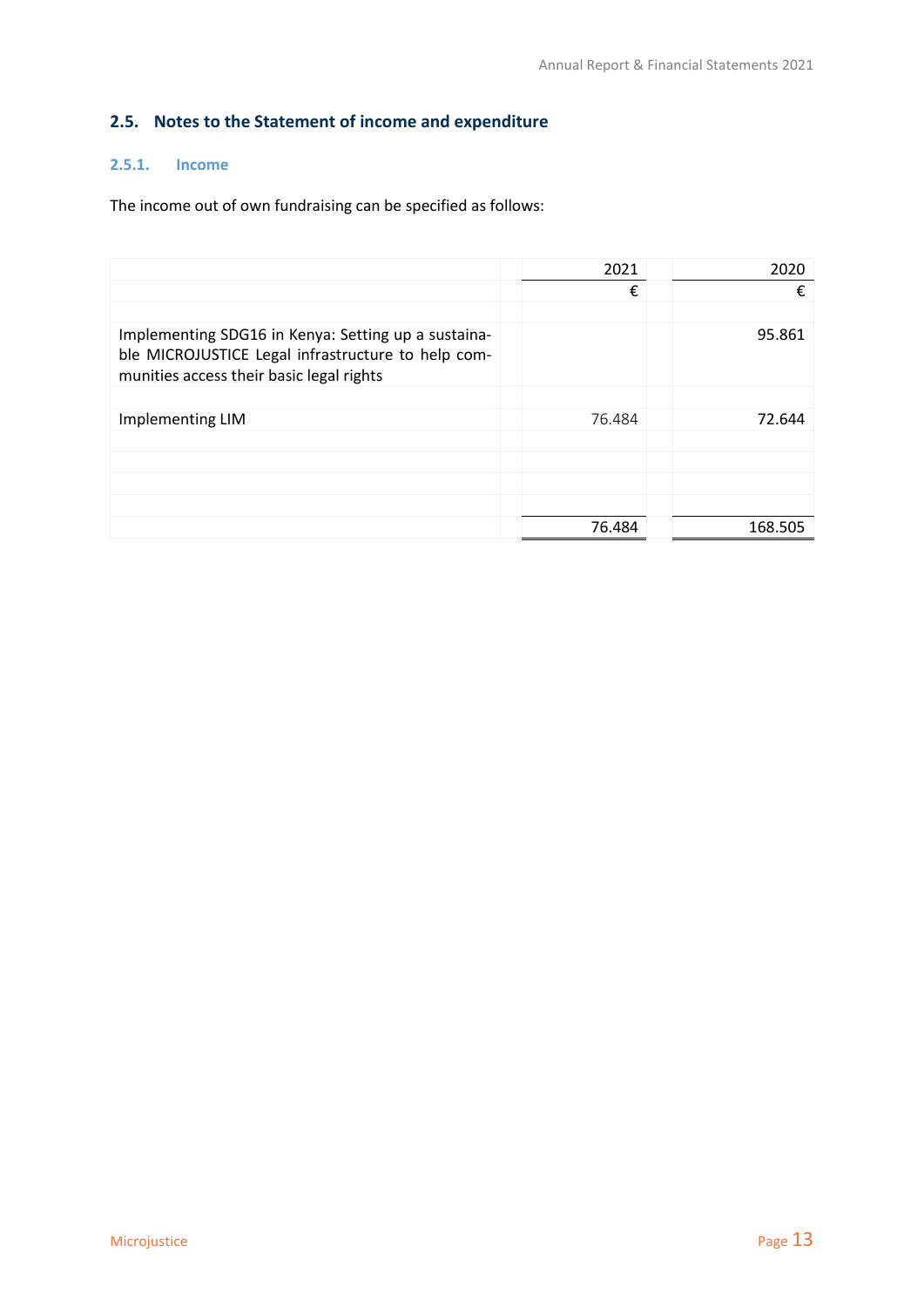# <span id="page-13-0"></span>**2.5.2. Other income**

|                               | 2021   | 2020 |
|-------------------------------|--------|------|
|                               |        |      |
|                               |        |      |
| Realized exchange differences | 0,-    | 262  |
| Non project related donations | 25.000 |      |
|                               |        |      |
|                               | 25.000 |      |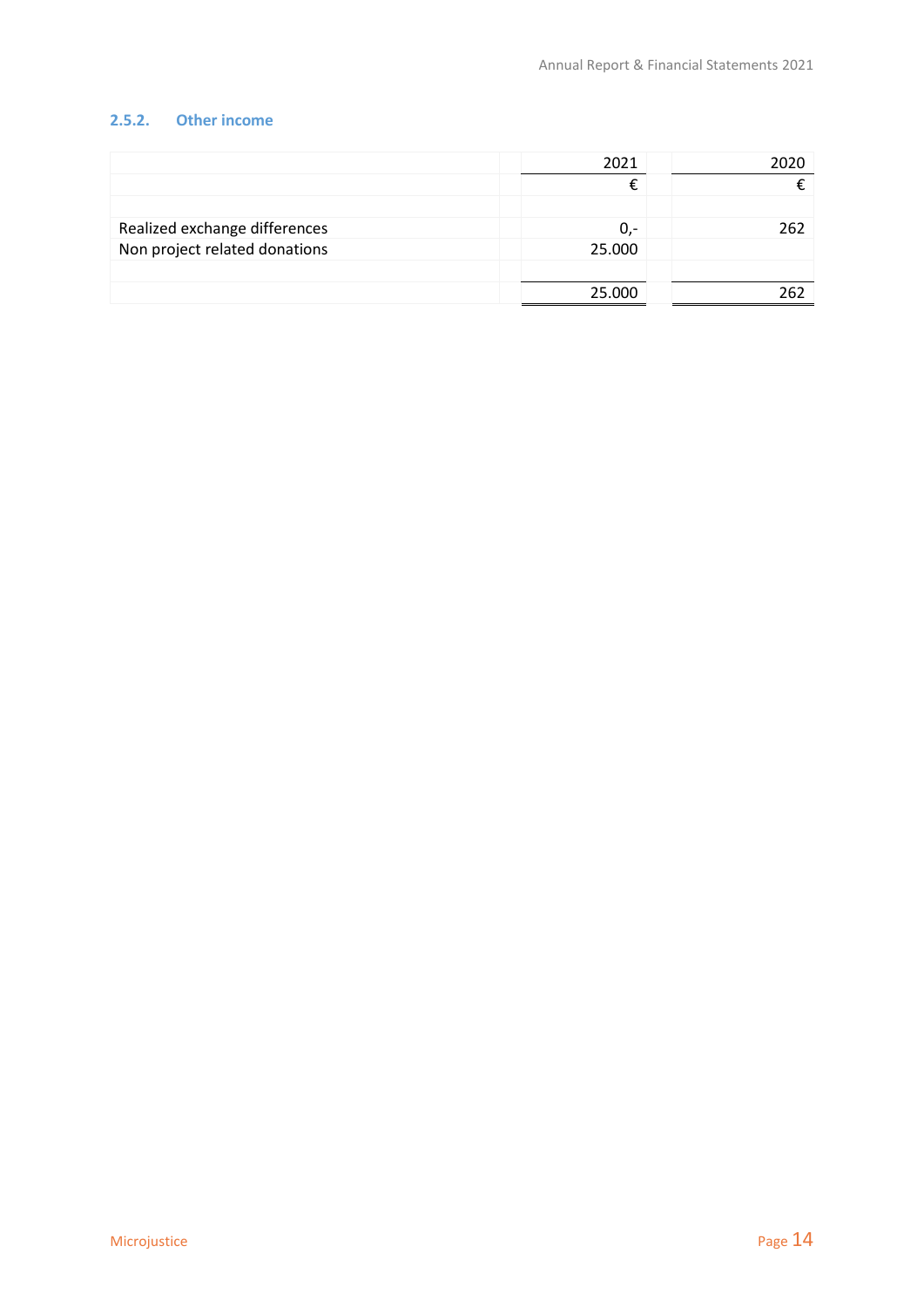# <span id="page-14-0"></span>**2.5.3. Expenditure on the objective**

|                                                                                                                                                       | 2021   | 2020    |
|-------------------------------------------------------------------------------------------------------------------------------------------------------|--------|---------|
|                                                                                                                                                       | €      | €       |
|                                                                                                                                                       |        |         |
| Implementing SDG16 in Kenya: Setting up a sustaina-<br>ble MICROJUSTICE Legal infrastructure to help com-<br>munities access their basic legal rights |        | 95.861  |
|                                                                                                                                                       |        |         |
| <b>Implementing Project LIM</b>                                                                                                                       | 76.484 | 72.644  |
|                                                                                                                                                       |        |         |
|                                                                                                                                                       |        |         |
|                                                                                                                                                       | 76.484 | 168.505 |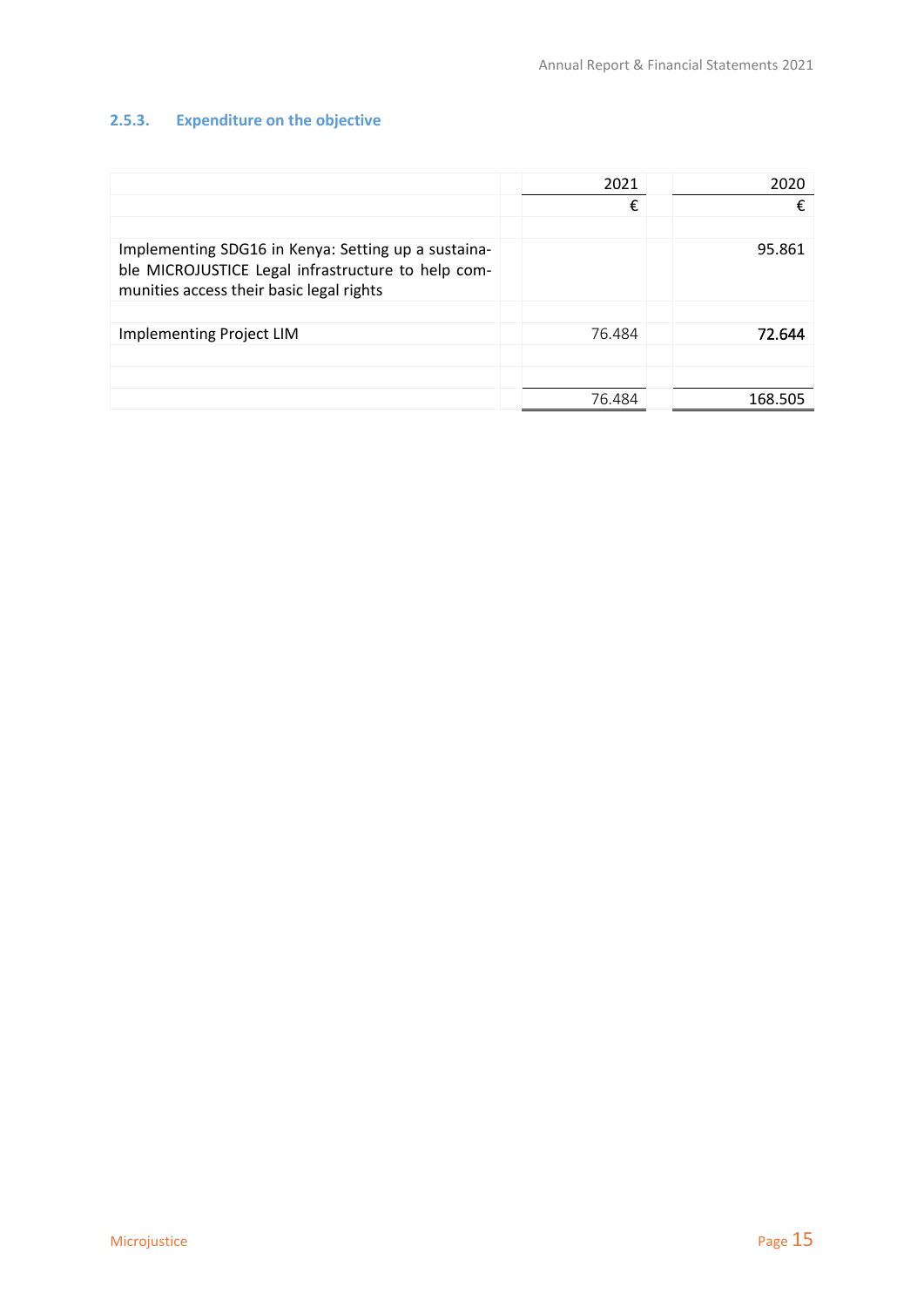#### <span id="page-15-0"></span>**2.5.4. Other costs**

|                                              | 2021   | 2020  |
|----------------------------------------------|--------|-------|
|                                              | €      |       |
| Exchange rate differences                    |        | 29    |
| Overspending Implementing SDG 16 in Kenya    |        | 2.160 |
| Overhead and operational & development costs | 28.185 |       |
| Fee Director                                 |        |       |
| Payment differences                          |        |       |
|                                              | 28 185 |       |

# <span id="page-15-1"></span>**2.6. Signing of the Annual Report**

The Director approves the annual accounts, resulting in total assets of € 115.639-. The foundation's capital of € 44.873 and a negative result on the balance sheet of € -3.185..

Berkel Enschot, 20 April 2022

Patricia van Nispen tot Sevenaer Director Microjustice